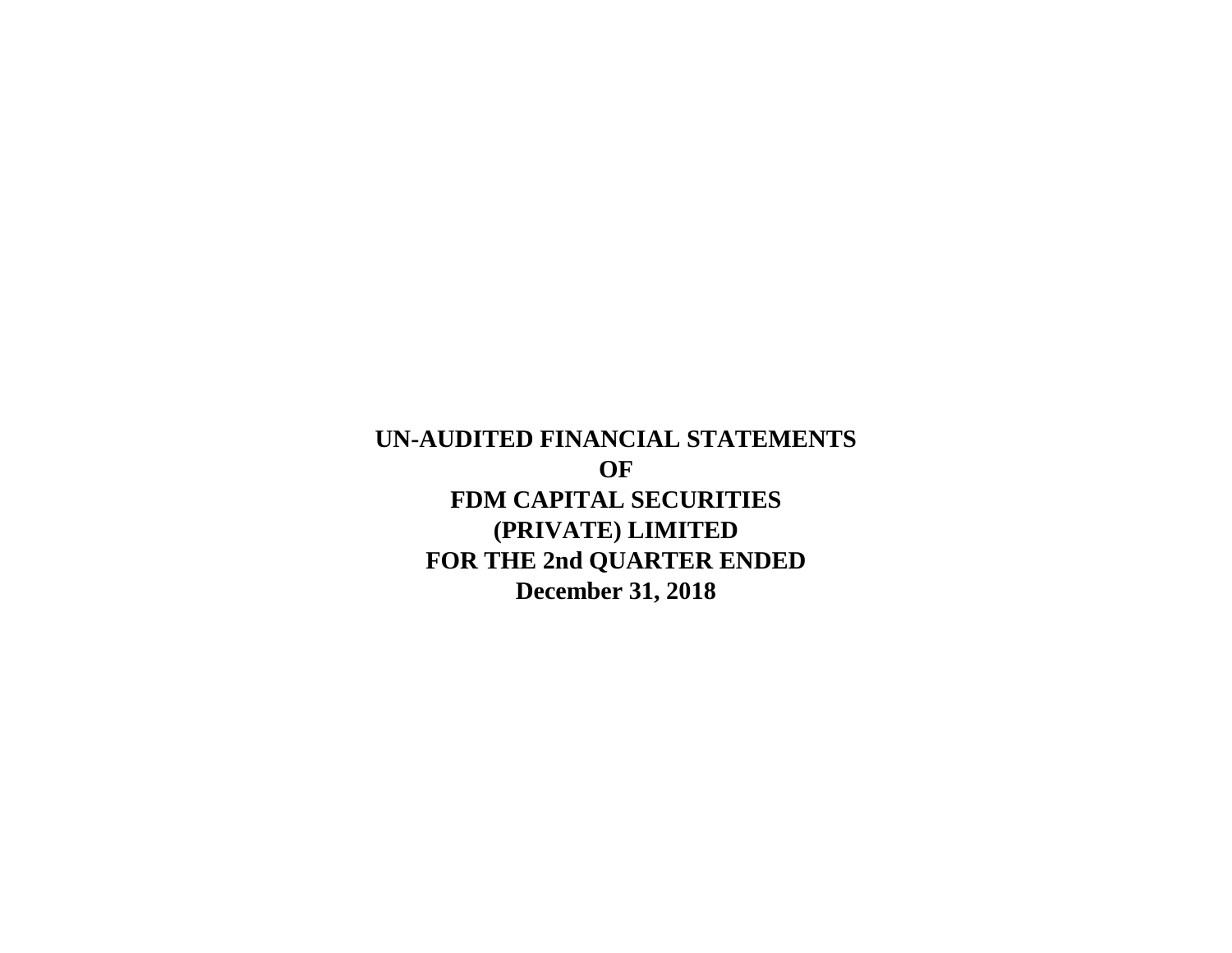## **FDM Securities (Pvt) Ltd Financial Statements As on Dec 31,2018**

| <b>Current Assets</b>           |                | <b>Currnet Liabilities</b>       |            |                    |
|---------------------------------|----------------|----------------------------------|------------|--------------------|
| Cash at Bank& hand              | 75,990,765.00  | <b>Trade Payables</b>            |            | 72,510,464.00      |
| <b>Trade Debt</b>               | 15,997,854.00  | <b>Accrued Markup</b>            |            |                    |
| Short Term Invest.              | 191,333,684.00 | <b>Bank Borrowing</b>            |            | 58,280,667.00      |
| Loan & Advances                 |                | <b>Other Liabilities</b>         |            | 12,020,273.00      |
| Pre-Payments & Deposits         | 139,436.00     |                                  |            |                    |
| Deposits & Advances             | 9,653,025.00   |                                  |            |                    |
| <b>Other Current Assets</b>     | 1,191,405.00   |                                  |            |                    |
| <b>Total Current Assets</b>     | 294,306,169.00 | <b>Total Current Liabilities</b> |            | 142,811,404.00     |
| <b>Business Property</b>        | 18,241,644.00  | Long Term Loans                  |            | 2,500,000.00       |
| Value of TREC                   | 3,500,000.00   |                                  |            |                    |
| Long Term Invest.               | 21,829,150.00  | <b>Total Liabilities</b>         |            | 145,311,404.00     |
| Deposits with KSE, NCCPL & CDC  | 4,050,000.00   |                                  |            |                    |
| <b>Other Non Currnet Assets</b> |                | Capital                          |            | 130,000,000.00     |
|                                 |                |                                  | Priv.      | 291,285,662.00     |
| <b>Total Non Current Assets</b> | 47,620,794.00  | Unappropriated P/L               | <b>PSX</b> | (93, 626, 292.00)  |
|                                 |                |                                  | Currt.     | (131, 043, 811.00) |
| <b>Total Assets</b>             | 341,926,963.00 | <b>Total Equity</b>              |            | 341,926,963.00     |